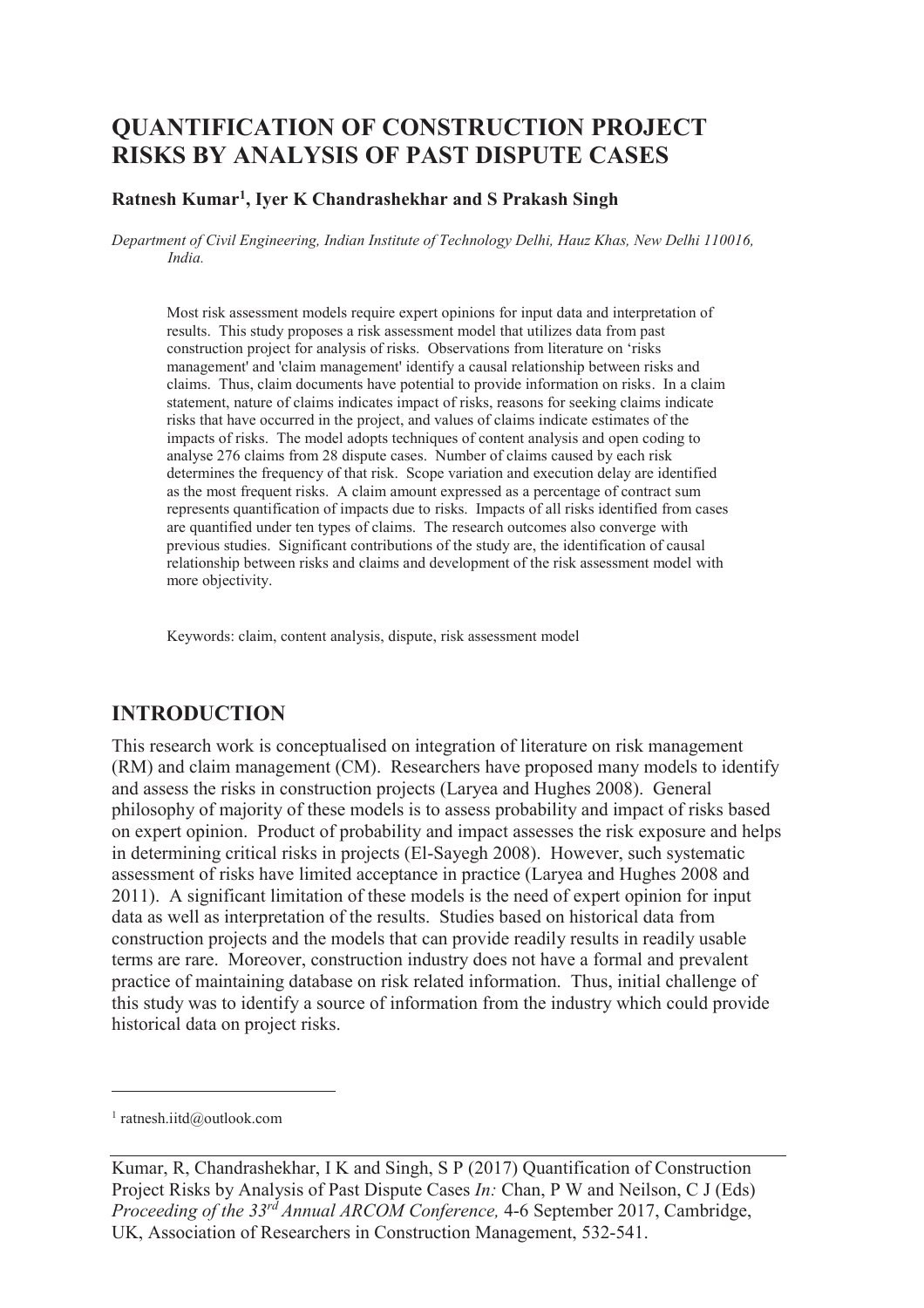Unlike studies on RM, researchers have dealt with CM and dispute management relying mostly on analysis of documents from projects (Love *et al*., 2010, Ramachandra and Rotimi 2015, Semple *et al*., 1994). These documents include claim submissions, arbitration awards and litigation cases. Relevant data extracted from these documents have been analysed to identify and evaluate various types of claims and event or conditions leading to claims, and then to disputes. Moreover, the studies on CM have not delved deeper to analyse the events due to which the phenomenon of claim arises in projects. Literature review on RM and CM has revealed an important link between 'risks' and 'claims'. This link helps to postulate a causal relationship between risks and claims. Identification of the causal relationship between the two phenomena has immense significance as vast amount of CM documents can be now exploited to obtain data for analysis of risks. This study highlights this significance through development of a risk assessment model based on analysis of claims from past dispute cases.

### **Research Objectives and Scope**

The goal of this research work is to develop a risk assessment model using historical data on projects risks and to facilitate quantification of risks in readily interpretable form. Objectives set forth are - (i) to analyse the relationship between risks and claims; (ii) to extract risk related data from claim statements and structure them to facilitate qualitative and quantitative analyses; and (iii) to identify and assess the risks from extracted data. The proposed model is expected to be applicable to all types of claim documents. However, scope of the proposed study is limited to analysis of 276 claims from 28 settled arbitration awards. The focus of this study is to report development of the theory and demonstrate its potential application. Hence, by strategically selecting claims exclusively from settled arbitration awards, issues of possible biasness of stakeholders in preparation of claims are set aside for time being. Arbitration awards are made after rigorous analyses of evidences, testimony of experts and considering views of concerned stakeholders. Thus, for all practical purposes the arbitration awards give a true account of events leading to claims and justified assessment of impacts due to these events on projects.

The research work is presented broadly in two stages. First, summary of observations from literature along with arguments are presented to postulate that risks and claims have causal relationship. Second, based on the causal relationship, a risk assessment model is proposed. Comparison of fundamental aspects of the new risk assessment model with the existing models is also presented in the discussion section.

## **RESEARCH BACKGROUND**

This section includes comparison of basic characteristics of risks and claims. It is followed by comparison of texts used by researchers to describe risks and sources of claims. These two comparisons analyse the relationship between risks and claims.

## **A Relook at Definitions of Risk and Claim**

### *Risk*

*British Standard (BS 6079-3:2000)* defines risk as the uncertainty of an event happening that can affect the prospects of achieving business or project goals. Project Management Institute (PMBOK 2013: 310) provides more elaborate definition of risk as an uncertain event or condition that if occurs have a positive or negative effect on one or more project objectives such as scope, schedule, cost and quality. These definitions assert the characteristics of risk noted by Al-Bahar and Crandall (1990) - 'the risk event', 'the uncertainty associated with that event' and 'potential loss or gain'.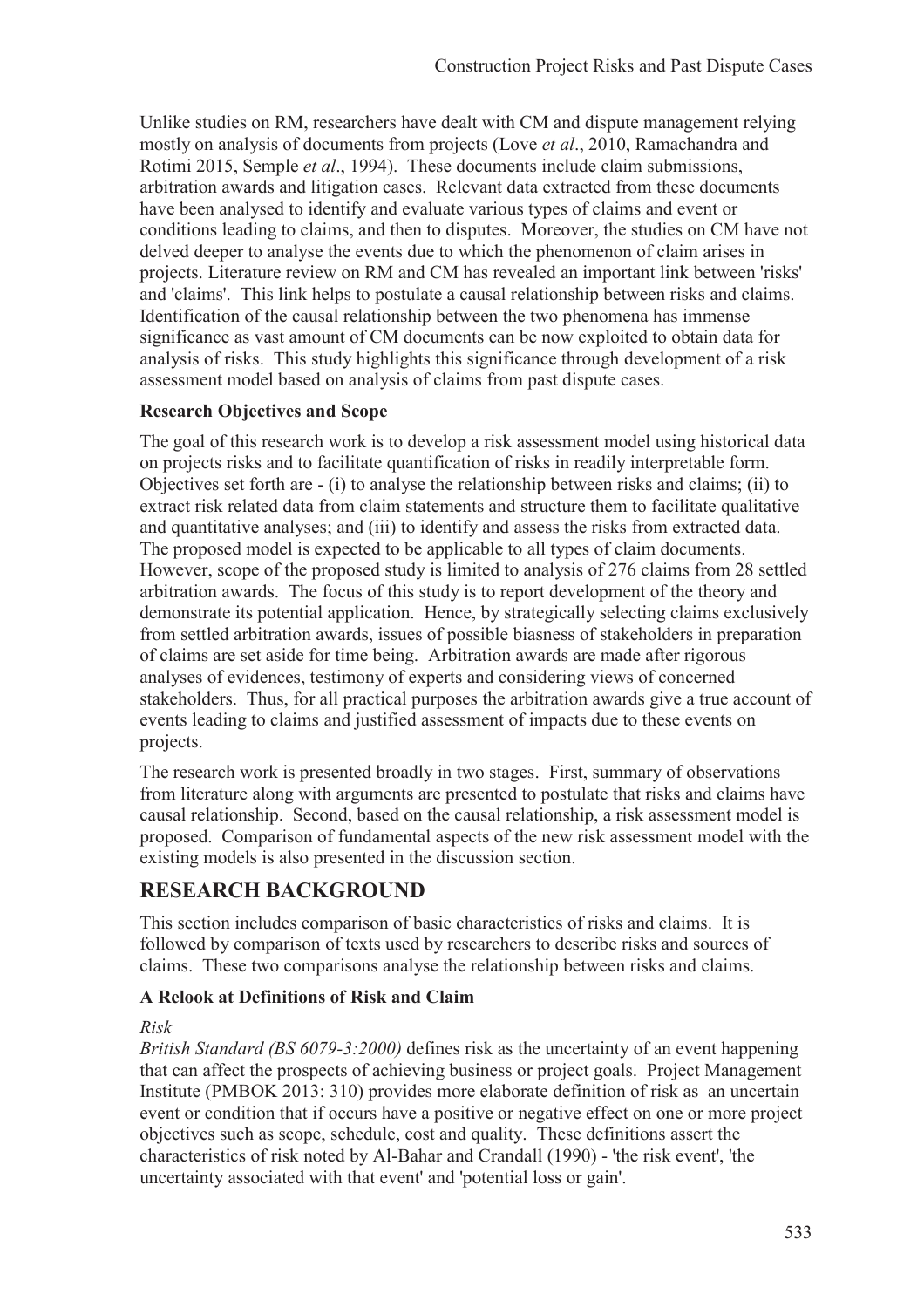#### Kumar, Chandrashekhar and Singh

### *Claim*

Similar to risk, claim also has many definitions. Following three definitions of claim are used to identify characteristics of claim and putting forward the arguments.

- 1. Any application by the contractor for payment that arise 'other than under the ordinary contract provisions' (Jergeas and Hartman 1994).
- 2. A claim is a request for compensation for 'damages incurred by any party to the contract'. Claim represents basis of claim (cause and effect), explains the contractual and legal basis for payment (entitlement), and quantifies the resulting damages (Semple *et al*., 1994).
- 3. A request by a construction contractor for 'compensation over and above the agreed-upon contract amount for additional work or damages' supposedly 'resulting from events that were not included in the contract' (Ho and Liu 2004). ['Stress' provided].

Consider the phrases from the first definition, '… other than under ordinary contract provisions …' and from the third definition, '… resulting from events not included in the initial contract …' These phrases suggest that claims arise from events/conditions which are different from ordinary events/conditions or not included in the contract. Without being envisaged in the contract there will be some amount of uncertainty associated with these events/conditions during the project implementation. Further, a focus on phrases from the second definition, '… damages incurred by any party …' and from the third definition, '… compensation over and above the agreed-upon contract amount for additional work or damages …' implies that claims are assessment of impact or damages. From these two observations, an inference can be drawn that claims are assessment of impacts of those events/conditions which have uncertainty associated with them. Moreover, claims are raised usually after damages or additional costs have been incurred. To sum up, claims are characterised by 'assessed losses' resulting from 'uncertain events' that have 'occurred' in a projects. Comparison of characteristics of risk and claim shows two important similarities, 'occurrence of uncertain event' and 'consequent loss or gain'. This observations provides an important insight - Are the claims actually assessed impacts of the risks that have occurred in the project?' Following discussion further clarifies this insight.

### **Comparison of Texts Describing Risks and Sources of Claims**

Texts that identify different type of project risks are compiled from research papers. The texts used to describe a particular risk (for instance, scope variation) vary slightly across studies (see Table 1). In next step, texts used to describe sources of claims are also compiled. A comparison of texts pertaining to 'risks' and 'sources of claims' dealing with similar issues in projects illustrates that researchers refer to same phenomenon when they describe 'risks and 'sources of claims'. Table 1 shows the sample illustration of the comparison of texts for risks and sources for claim when issue of scope variation is considered, and the following paragraph describes the phenomenon of scope variation.

Contractors are assigned to execute a project as per the scope defined in the contract, bill of quantities, technical specifications, design and drawings, and quality assurance plans. Often, the contracts are signed before design and detail drawings are finalised leading to uncertainty in the scope of work envisaged in the contracts. Changes in the scope of work also happen during execution due to project site conditions; changes in owners' requirements, technical specifications; etc. Contractors may incur additional costs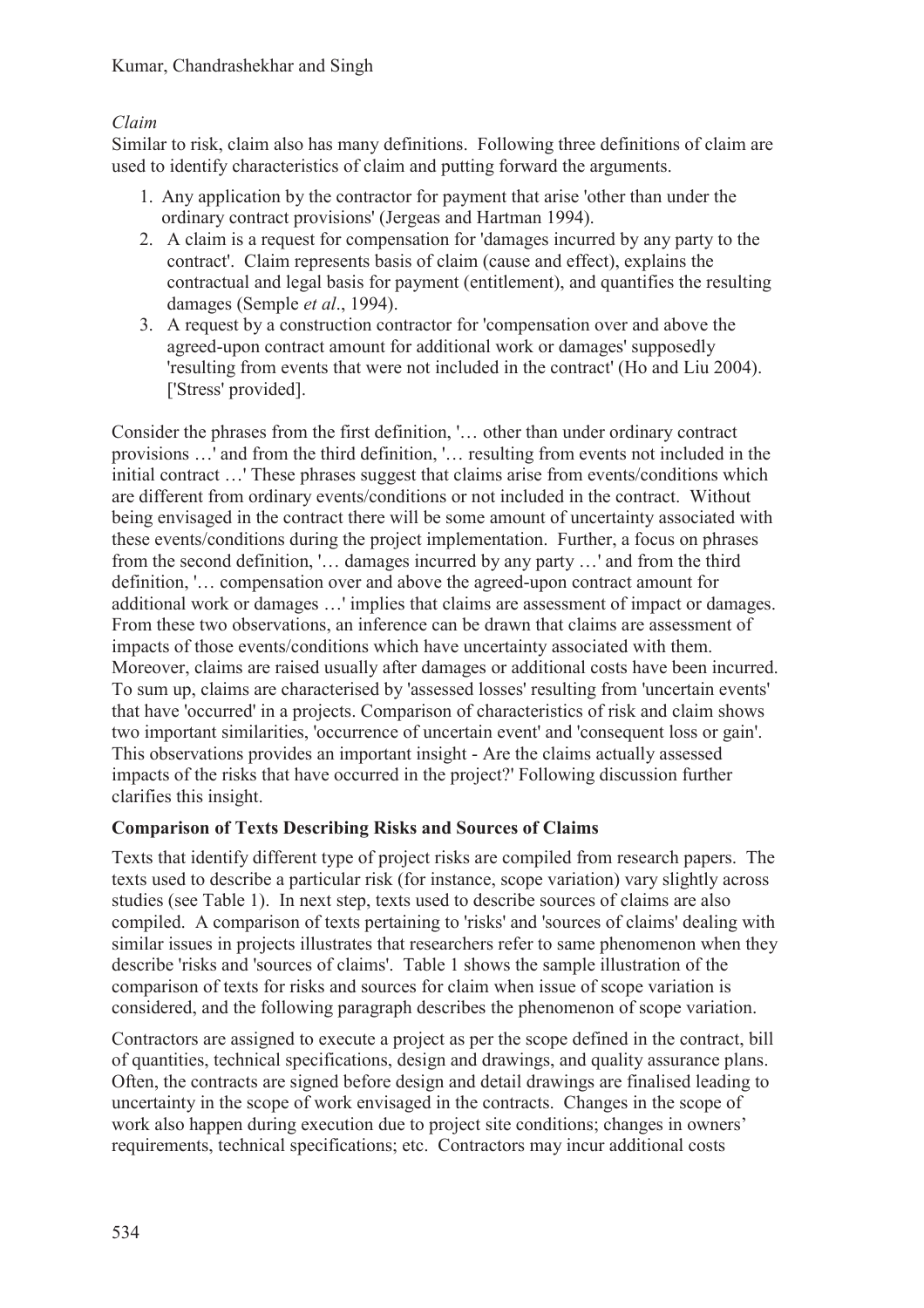because of differences in the contractual and the actual scope of work. They may also raise claims for compensation.

*Table 1: Comparison of texts describing 'risks' and 'sources of claims' for scope variation* 

| <b>Risks</b>                                                                                                                                                                                                                                                                                               | Sources of claims                                                                                                                                                                                                                                                                           | Remarks                                                                                                                 |
|------------------------------------------------------------------------------------------------------------------------------------------------------------------------------------------------------------------------------------------------------------------------------------------------------------|---------------------------------------------------------------------------------------------------------------------------------------------------------------------------------------------------------------------------------------------------------------------------------------------|-------------------------------------------------------------------------------------------------------------------------|
| Changes of scope, Excessive contract<br>variation, Scope variation (Keci<br>2015); Incomplete design scope (Al-<br>Bahar and Crandall 1990);<br>Design/project scope change due to<br>extra unspecified work, Specification<br>change (Creedy et al., 2010); Lack of<br>scope definition (El-Sayegh 2008). | Variation initiated by owner, Change<br>of scope, Unforeseen changes<br>(Cakmak and Cakmak 2014);<br>Variations (Yates 1998); Variations<br>due to site conditions, client changes,<br>design errors and external events<br>(Kumaraswamy 1997); Increase in<br>scope (Semple et al., 1994). | Similarities can be<br>observed in texts<br>used to describe<br>'scope variation' as<br>risk and as source<br>of claim. |

Therefore, the claims rooted in the scope variations are basically assessment of impacts of the scope variation risk in projects. Based on comparisons of characteristics of risk and claim, and sets of texts used to report risks and sources of claims, it is postulated that 'claims are actually the assessment of impacts of those risks that have occurred in the project'. This postulate forms the theoretical foundation of this study. At this point, some questions likely to probe the readers are - what is the extent of validity of the causal relationship between risks and claims; how do other risks and claims in the project interact; how to account for those damages against which claims are not submitted; and what are the consequences of settlement or rejections of claims. This research being first step in this direction, the focus is not on addressing all questions. However, some critical questions are answered through development of the model and discussions.

#### **Risks as Source of Change Orders, Claims and Disputes**

Researchers have described how claims lead to conflict and disputes (Cheung and Yiu 2006, Kumaraswamy 1997). By extending relationship between risks and claims to conflict and disputes, emergence of disputes due to risks is mapped in Figure 1.



*Figure 1: Impact of risks resulting change orders, claims and disputes*

If risks occur they can affect a stakeholder at two levels. At one level, some risks are anticipated during estimation and costs of their impacts are included in the contract prices. These impacts are covered by contingency or costs of risks accepted by the stakeholders. At another level, if the costs of impacts due to some risks are not included in the contracts, claims for compensation are submitted after occurrence of risks. A part of claims may be accepted by the counter party through change orders. The counter party may also reject claims due to disagreement over assessment or entitlement of the compensation. Unsatisfactory settlement of claims may lead to conflict and disputes. To resolve disputes, special resolution methods viz. mediation, conciliation, arbitration and litigation are required. The claims which reach the dispute stage pertain to those risks which are difficult to anticipate (these are not included in the contract estimate), quantify and allocate (their assessment and entitlement may be the basis of rejection and disputes).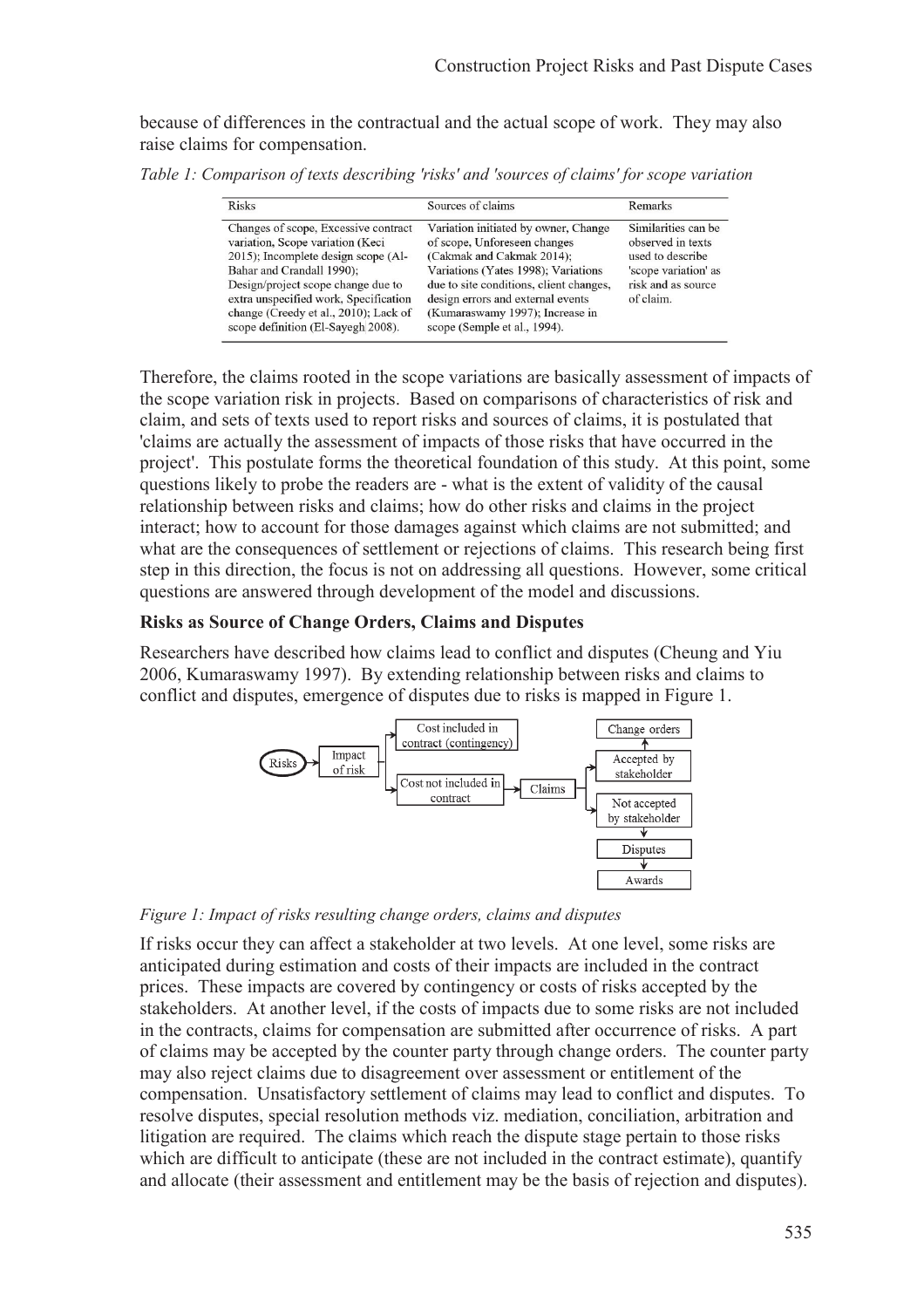Therefore, analysis of dispute awards help in focusing on impact of those risks which are most difficult to manage. Difficulty in anticipation, assessment and allocation are the characteristics of critical risks.

### **Critical Review of Literature on Risk Assessment Models**

Risks identified and reported in literature vary from conceptual risk terminology to tangible risk factors. For instance, design risk is a conceptual term represented by tangible attributes such as delay in design finalization by the owner; design errors and changes in designs by designers; changes in specifications by technical consultants; etc. which are rooted into different stakeholders. An objective assessment of risks requires assessment at the level of risk factors (Yildiz *et al*., 2014). In risk assessment through expert opinions, these details are often sacrificed to maintain practical size of questionnaires. Moreover, the scales developed by researchers using 'impact and probability words' also lack consistency (Kent 1964). Even the interpretation of findings of opinion based studies is also non-intuitive and requires help of experts. Besides, researchers have also recognized the existence of interrelationship among risks in actual project scenarios, thus making assessment of isolated risks even less reliable (Zhang 2016). Laryea and Hughes (2008 and 2011) have observed that complex and systematic risk assessment models are rarely used by practitioners in bidding processes and have argued for simpler models with tangible outcomes.

So sum up the discussion so far, the causal relationship between risks and claims is postulated by comparative analysis of literature on RM and CM. A critical literature review of risk assessment models also highlights the need of a risk assessment model with less reliance on exerts for input data and interpretation of the results. Additionally, Semple *et al*., (1994) have outlined that claim statements contain information on cause and effect (i.e. risk events and their impacts), quantification of risks (i.e. assessment of impact), and entitlement (i.e. risk allocation). Thus, preparation of the claims is actually assessment of impacts due to risks, and by analysing claims risks can be assessed. Following section illustrates the development of a risk assessment model based on the causal relationship between risks and claims.

## **MODEL DEVELOPMENT**

The first research objective is achieved through literature review. The research methodology adopted for the second and the third objectives is illustrated in Figure 2. It includes two steps - data collection and data analysis.

## **Data Collection though Content Analysis**

Techniques of content analysis are adopted to manually extract data through in-depth study of arbitration awards. Content analysis is a research technique used to make replicable and valid inferences from texts to the context of their use (Krippendorff 1980:18). By systematically evaluating texts, qualitative data can be converted into quantitative data. For illustration consider a claim statement, '… compensation for the infructuous expenditure incurred on establishments during the extended period of the contract … due to delay in site handover, unavailability of owner supplied materials and design changes'. The first part of the statement, 'infructuous expenditure on establishment' describes the type of impact on the stakeholder due to those risks whose information is given in the second part of the statement.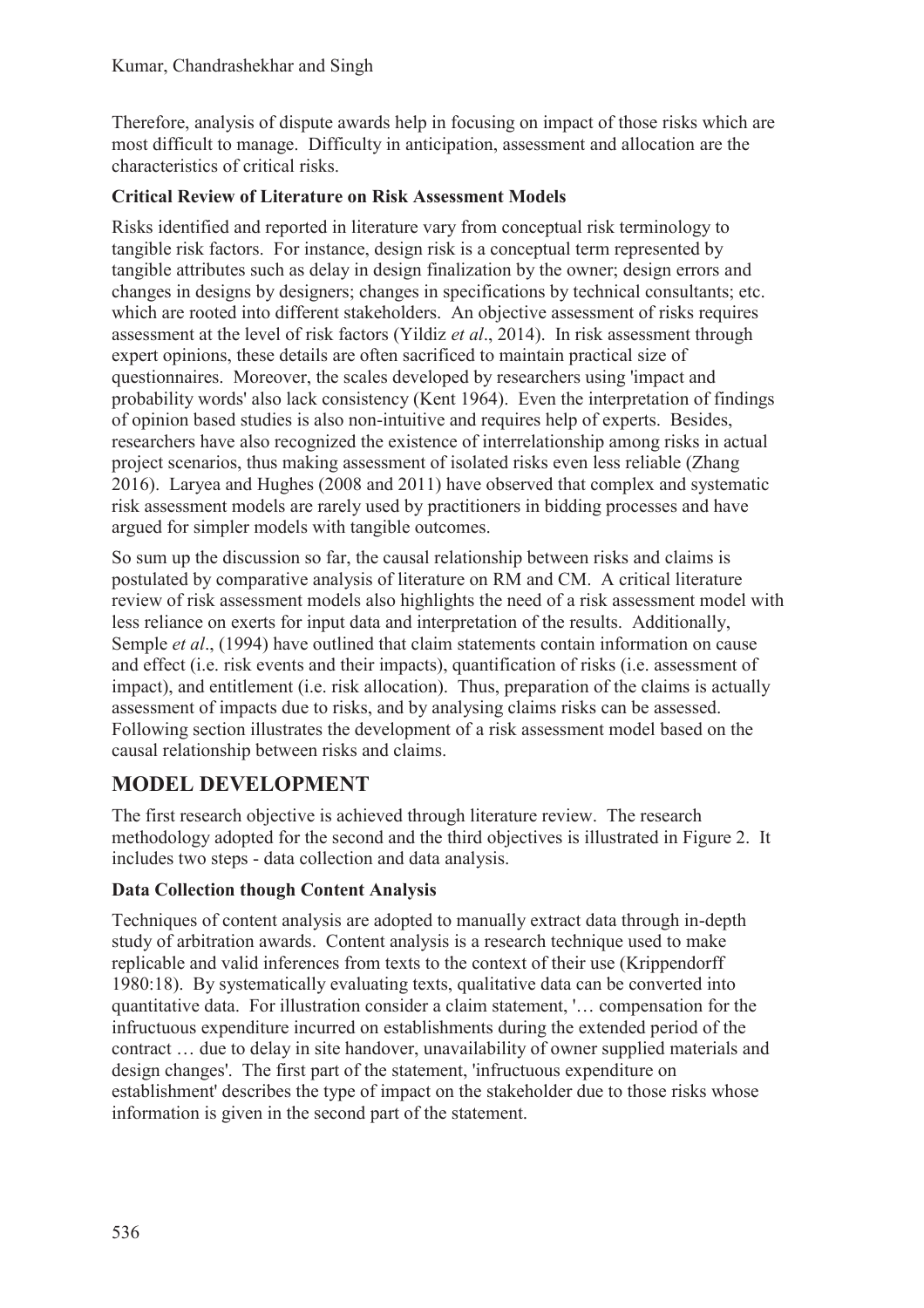

*Figure 2: Flow chart showing research methodology for model development* 

These risks are related to delay in site handover, shortage of materials, and design changes. The claim amount is the quantification of impact of risks in monetary terms. In this study, only reasons and claim amounts accepted by the arbitrator in writing the award have been considered. Table 2 shows the scheme of structuring data in matrix form using Microsoft Excel to map the claims to the reasons provided for claims.

*Table 2: Template for extracting and structuring data from dispute cases (INR- Indian Rupee)* 

| Ref. |                                                                   | Reasons for award<br>$(\rightarrow)$                | Work done<br>beyond | Delay in<br>site              | Claim<br>value<br>(NR)<br>x1000 | Award<br>value<br>(NR)<br>x1000 |
|------|-------------------------------------------------------------------|-----------------------------------------------------|---------------------|-------------------------------|---------------------------------|---------------------------------|
|      | Claim statements $($ $\downarrow$ )                               | Generic description<br>of claims $($ math)          | BOQ scope<br>C3.R1  | handover<br>by owner<br>C3.R2 |                                 |                                 |
| C3.1 | Claim for<br>prolongation of work<br>for a period of 2 years      | Compensation for<br>idle resources and<br>overheads |                     |                               | 2212.8                          | 1222                            |
| C3.2 | Claim for changing<br>specification after<br>receipt of materials | Compensation for<br>change in scope of<br>work      |                     |                               | 3000                            | 1000                            |
|      | Total $(\rightarrow)$                                             |                                                     | 2                   |                               | 5212.8                          | 2222                            |

In Table 2, claim statements are listed along the column and reasons for making each award as provided by the arbitrators are listed along the row. Each case, claim and reason extracted from the arbitration awards is assigned a systematic unique reference numbers which is retained throughout the analysis to allow tracking of information. In the matrix, cell value of '1' is used to map a claim to a reason when that reason is sighted by an arbitrator as underlying cause of resultant claim. Mapping of reasons with claims in matrix form revealed that a claim could result from one or more reasons and vice versa. This observation suggests many-many relationship between claims and reasons, and subsequently between claims and risks. This exhibits the phenomenon of interrelationships among risks. Columns at right include values of claims, counter claims (not shown in the table) and awards. A convention has been adopted such that positive value is the amount to be paid by the respondent to the claimant. Content analysis of 28 arbitration cases including cumulative 276 claims is carried out. Among 28 cases, 3 cases were closed with nil awards. In only one case, award was in the favour of the respondent. Therefore, data from only 24 cases are included in the final analysis. All cases are obtained from Central Public Works Department (CPWD) of India. CPWD was the respondent in all cases and claimants were different contracting companies of varying sizes. No confidentiality or ethical issues were faced during collection of cases.

### **Data Analysis through Open Coding**

Principles of open coding are adopted to analyse two sets of data - types of claims and reasons for making awards underlying these claims. Open coding is an iterative process of converting textual information into categories that represents a common phenomenon.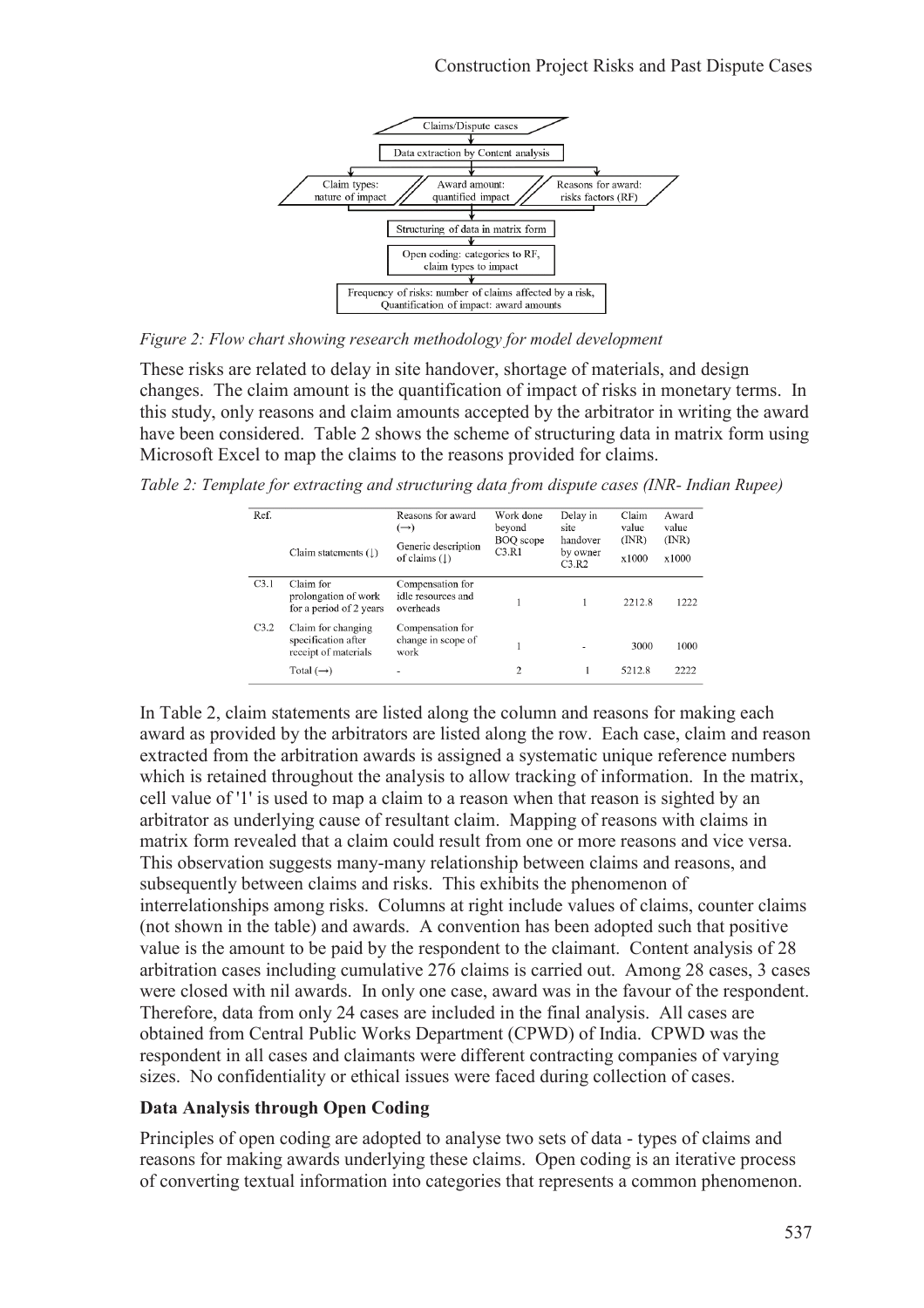Open coding of 'reasons for awards or sources of claims' is done to accumulate similar types of reasons into categories and then map them to risk factors (RF) taking clue from risks reported in the literature. Table 3 shows a sample of coding process. Here, frequency refers to number of claims to which a particular reason was assigned by the arbitrators. Similarly, the data on types of claims were open coded and mapped to 10 major types of impacts that projects have faced.

*Table 3: Coding of extracted data from 'reasons for claims' to risks factors (RF)* 

| Ref.                | Reasons for award                 | Frequency | Coding $(RF)$          |
|---------------------|-----------------------------------|-----------|------------------------|
| C3.R1               | Work done beyond contracted scope |           | Scope variation        |
| C3.R2               | Delay in site handover by owner   |           | Delay in site handover |
| $C3$ R <sub>8</sub> | Price rise due to escalation      |           | Inflation              |

# **RESULT AND DISCUSSION**

## **A New Expression for Probability of Risk**

Opinion based studies use relative frequency indices (FI) to assess probability of risks and identify most probable risks (El-Sayegh 2008). However, these studies are silent about how to interpret the value of an index. For instance, if design risk has assessed frequency index of 60% or 0.6 - what does it imply? Does it mean that in a very large sample of projects, 60% projects will face design risk? If so, what will be the pattern of occurrence of design risk along project duration or across structures within these projects? How does the index value relate to project costs? In reality, some amount of design risks occur in most projects. Therefore, to address the ambiguity inherent in existing expression of likelihood/probability, this study has measured frequency of RFs to assess probability. Frequency is the total number of claims caused by a RF. Higher frequency means that a RF has occurred in more projects as well as it has caused many claims within a project. Practitioners should be wary of a RF with higher frequency as it would cause large number of claims and, very likely, higher costs. From 30 RFs identified in this study, top ten are listed in Table 4.

| SI. | Risk factors (RF)           | Fr. | SI. | Risk factors (RF)             | Fr. |
|-----|-----------------------------|-----|-----|-------------------------------|-----|
|     | Scope variation             | 106 | 6   | Interest                      | 46  |
| 2   | Execution delay             | 102 |     | Dispute                       | 35  |
| 3   | Delay in release of payment | 86  | 8   | Over heads and idle resources | 34  |
| 4   | Design related issues       | 62  | 9   | Inflation (Escalation)        | 31  |
| 5   | Poor contract management    | 53  | 10  | Poor communication            | 24  |

*Table 4: Frequency (Fr.) distribution of Risk factors (RF) affecting claims* 

Scope variation has affected maximum number of claims being closely followed by Execution delay. In practice, every change in the scope of work directly results in work stoppage, possibly rework, idling and reassignment of resources, and delays in execution. Top five and top ten RFs are mapped to 53% and 85% of claims, respectively. Interest and Dispute risks are typical to projects entering into disputes.

## **Quantification of Impact of Risks**

Similar to probability, studies express impacts of risks as their severity indices (El-Sayegh 2008) but are also silent about how to interpret these indices. Say, if design risk has assessed severity index of 40% or 0.4 - what message does it convey to the practitioners? How these values can facilitate estimation of risk allowances or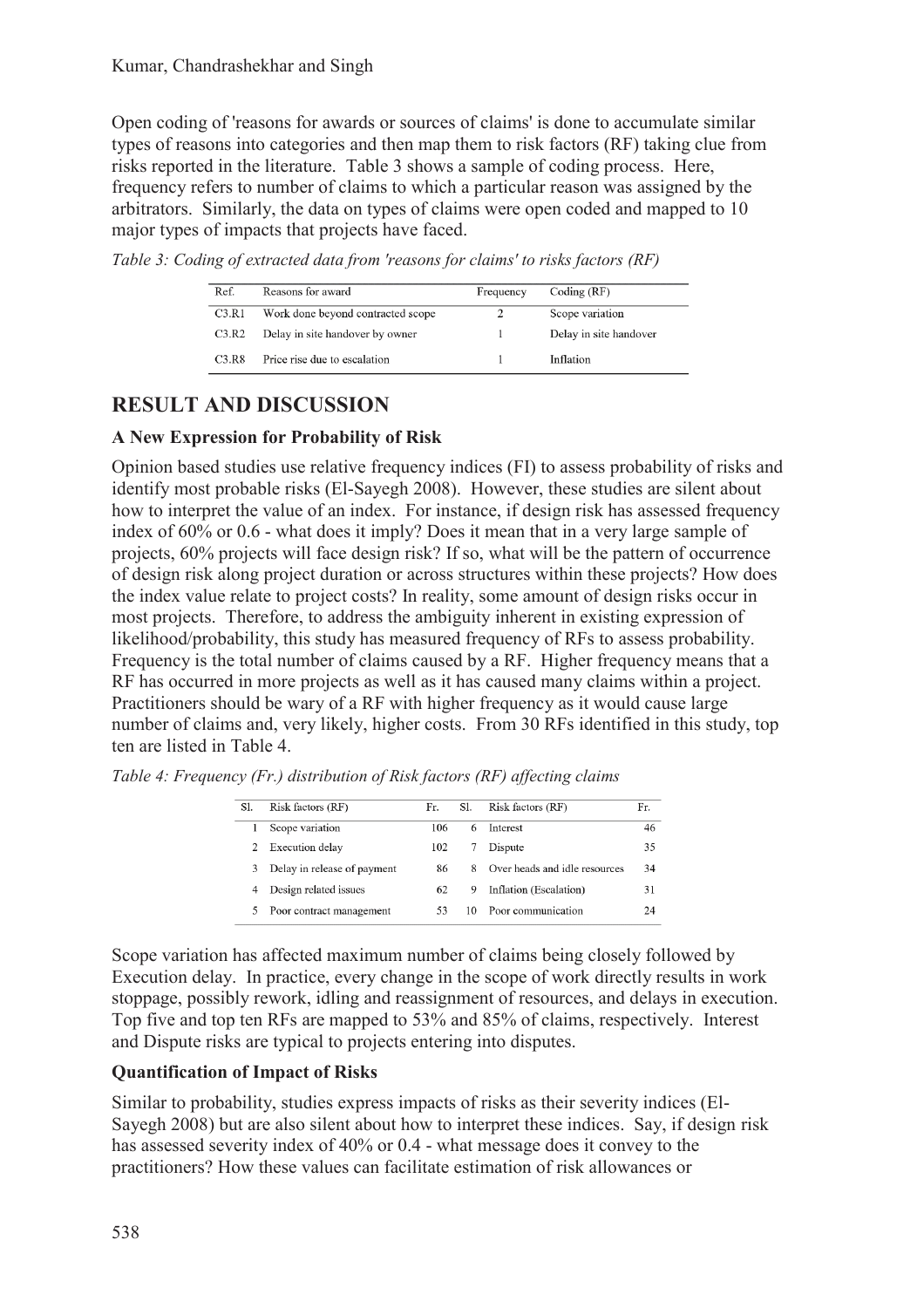contingencies? These indices are not readily interpretable and needs help of the experts. If the assessment models were to give output in terms of costs due to impacts, decision makers will find the results more useful. In this study, arbitration award amount against each claim is assumed as true assessment of the impact due to risks underlying those claims. However, as a claim can arise from more than one risk, the proposed model assesses the impacts of risks under some major types of impacts and not specific to a particular risk. This simulates the actual project scenario of risks having interrelationships where assessment of an isolated risk shall not give a reliable result. The analysed cases were of varying contract sums executed over long periods. Hence, to normalise the effect of sizes of contract sums and inflation across years on risk assessment, each claim amount is expressed as % of respective contract sum.

Impacts are observed under the ten different heads (see Table 5). IV-Interest over delayed payments appeared in all 24 cases with mean value of 4.5% of contract sum. II-Cost of extra work and VIII-Cost of unpaid work together have impact of 9.5% of contract sum. II and VIII are directly related to scope variation risk which is mapped to maximum number of claims. Overheads and resource idling are noted in 19 projects with mean of 4.5% of contract sum. The impact of all risks averaged over 24 projects is 18.7% of contract sum. While other models provide non-intuitive outcomes for risk impact assessment, this model quantifies the impacts as percentage of contract sum which can be readily used by decision makers.

*Table 5: Mean (M) award amounts as percentage of contract sum; (see under table for label)* 

| Label I II III IV V VI VII VIII IX X Total           |  |  |  |  |  |  |
|------------------------------------------------------|--|--|--|--|--|--|
| N 18 14 15 24 4 3 19 10 12 14 24                     |  |  |  |  |  |  |
| $M(\%)$ 1.1 3.0 2.6 6.9 1.2 7.5 4.5 0.5 1.2 6.5 18.7 |  |  |  |  |  |  |

*Legend: I-Cost of arbitration , II-Cost of extra work, III-Escalation amount, IV-Interest over delayed payments, V-Refund of levy of compensation, VI-Loss of profit, VII-Overheads and idling of resources, VIII-Refund of recoveries made from bill, IX- Refund of conditional rebates deducted, X-Unpaid work. N is the number of cases in which particular claim was accepted. M is the mean value of impact assessed over N cases calculated from each award expressed as percentage of respective contract sum.* 

### **Comparison of Results with Other Studies**

El-Sayegh (2008) has put inflation; delay in material supply and approval; change in designs among top ten critical construction risks in UAE. Kartam and Kartam (2001) have found delayed payment on contract and defective design to be among five most significant risks in Kuwaiti construction industry. These findings are similar to frequent RFs shown in Table 4. The research team of the proposed study is also conducting risk assessment study in Indian construction industry based on opinion survey. Trends from opinion of 43 experts with average experience of over 15 years show that design risks, quality and rework risk, scope variation risk, time-over run risk and inaccurate feasibility assessment as the five most critical risks. These findings support the findings of the proposed study.

### **Limitations of the Study**

This study is the first attempt to identify and analyse causal relationship between risks and claims. The theory is in formative stage. RFs identified by the proposed model include only those risks that have affected one or more of 28 projects/cases and are not exhaustive. Due to various forms of contracting and risk allocations, some risks may not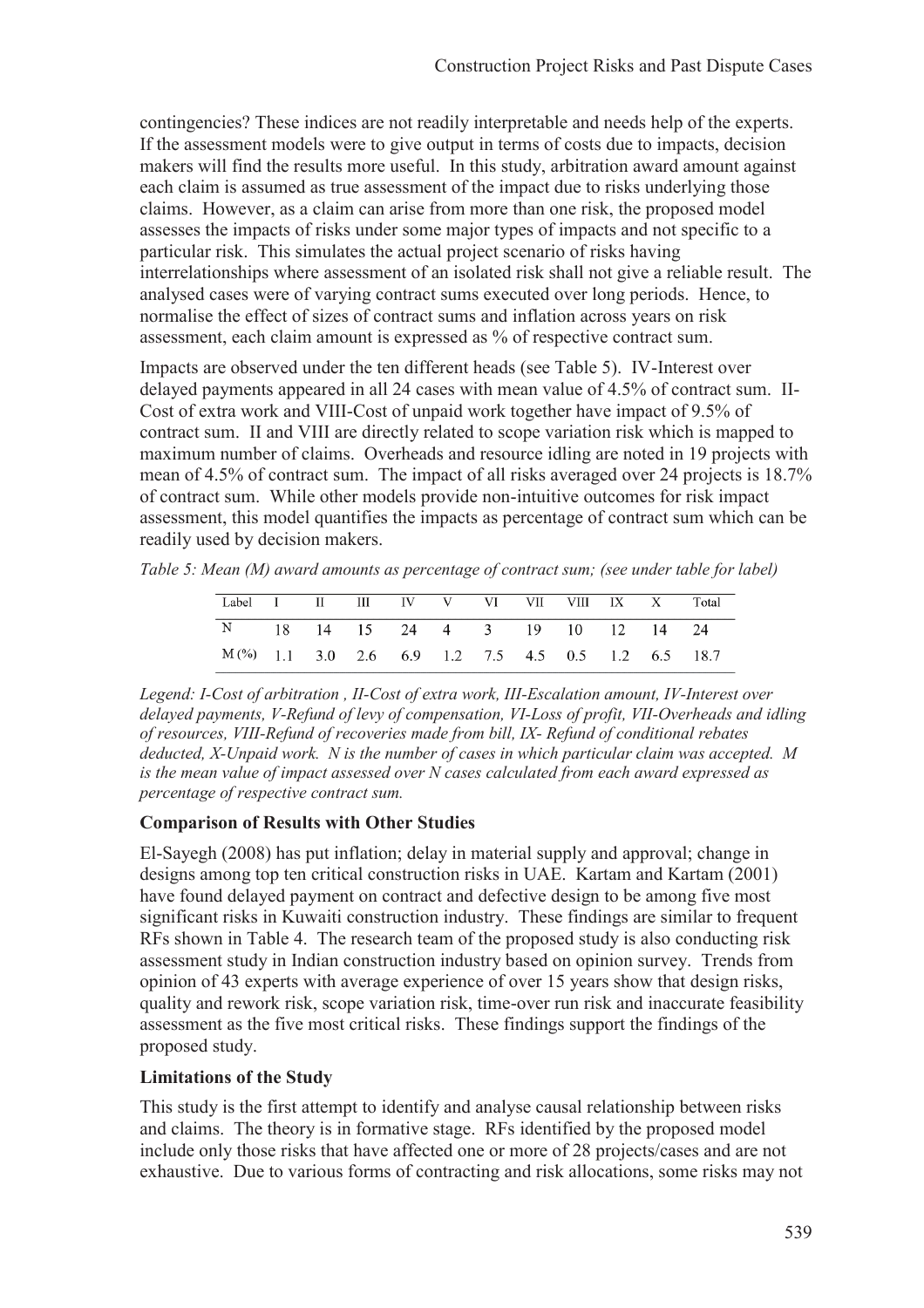find its way into the claims and hence are not recognised by the model. Intermediate effects and impacts of isolated risks have not been analysed, instead cumulative impacts of all risks are assessed under ten different claims. Future studies with larger and diverse samples will generate comprehensive umbrella of risks and refine the proposed model.

## **SUMMARY AND CONCLUSION**

This study has evolved from linking the literature on risk management and claim management. Necessary evidence and arguments have been presented from the literature to postulate that 'claims are actually assessment of impacts of risks' that have affected the project. In fact, texts used to identify 'risks' and 'sources of claims' are found to be similar. Potential of the postulated theory is demonstrated by developing a risk assessment model based on analysis of claims from arbitration awards. The study has employed techniques of content analysis to analyse 276 claims from 28 arbitration cases. Scope variation, execution delay, delay in release of payment, design related issues and poor contract management are the five most frequent risks causing over 50% of the claims. Impacts of risks are quantified as percentage of contract sum under ten types of claim. Convergence of the findings of the proposed model with the previous studies and a contemporary research substantiates the study.

The most important contribution of this study lies in attempt to identify the causal relationship between risks and claims. The study has opened up a new world of possibilities for research on risk management using data from previous projects. Proposed approach reduces reliance on experts for adopting a risk assessment model. The model also illustrates that defining frequency of risks in terms of number of claims these risk may affect is more objective assessment of probability of risks. The model is also able to quantify the impacts of the risks in terms of percentage of contract sum, thus making the results of risk assessment readily interpretable. With limited volume of data analysed so far, the theory has not been supported by statistical analysis. To encompass more types of risks and to address intricate questions related to assessment of individual risks and their interactions, future studies can be taken up.

## **ACKNOWLEDGEMENT**

The authors acknowledge NBCC (India) Ltd. for the sponsored research project RP02737 at Indian Institute of Technology Delhi, India.

## **REFERENCES**

- Al-Bahar, J F and Crandall, K C (1990) Systematic risk management approach for construction projects. *Journal of Construction Engineering and Management*, **116**(3), 533-546.
- Cakmak, E and Cakmak, P I (2014) An analysis of causes of disputes in the construction industry using analytical network process. *In*: *Second World Conference on Business, Economics and Management*, 25-28 April 2013, Antalya Turkey.
- Cheung, S O and Yiu, T W (2006) Are construction disputes inevitable? *IEEE Transactions on Engineering Management*, **53**(3), 456-470.
- Creedy, G D, Skitmore, M and Wong, J K W (2010) Evaluation of risk factors leading to cost overruns in delivery of highway construction projects. *Journal of Construction Engineering and Management*, **136**(5), 528-537.
- El-Sayegh, S M (2008) Risk assessment and allocation in the UAE construction industry. *International Journal of Project Management*, **26**, 431-438.
- Ho, S P and Liu, L Y (2004) Analytical model for analysing construction claims and opportunistic bidding. *Journal of Construction Engineering and Management*, **130**(1), 94-104.